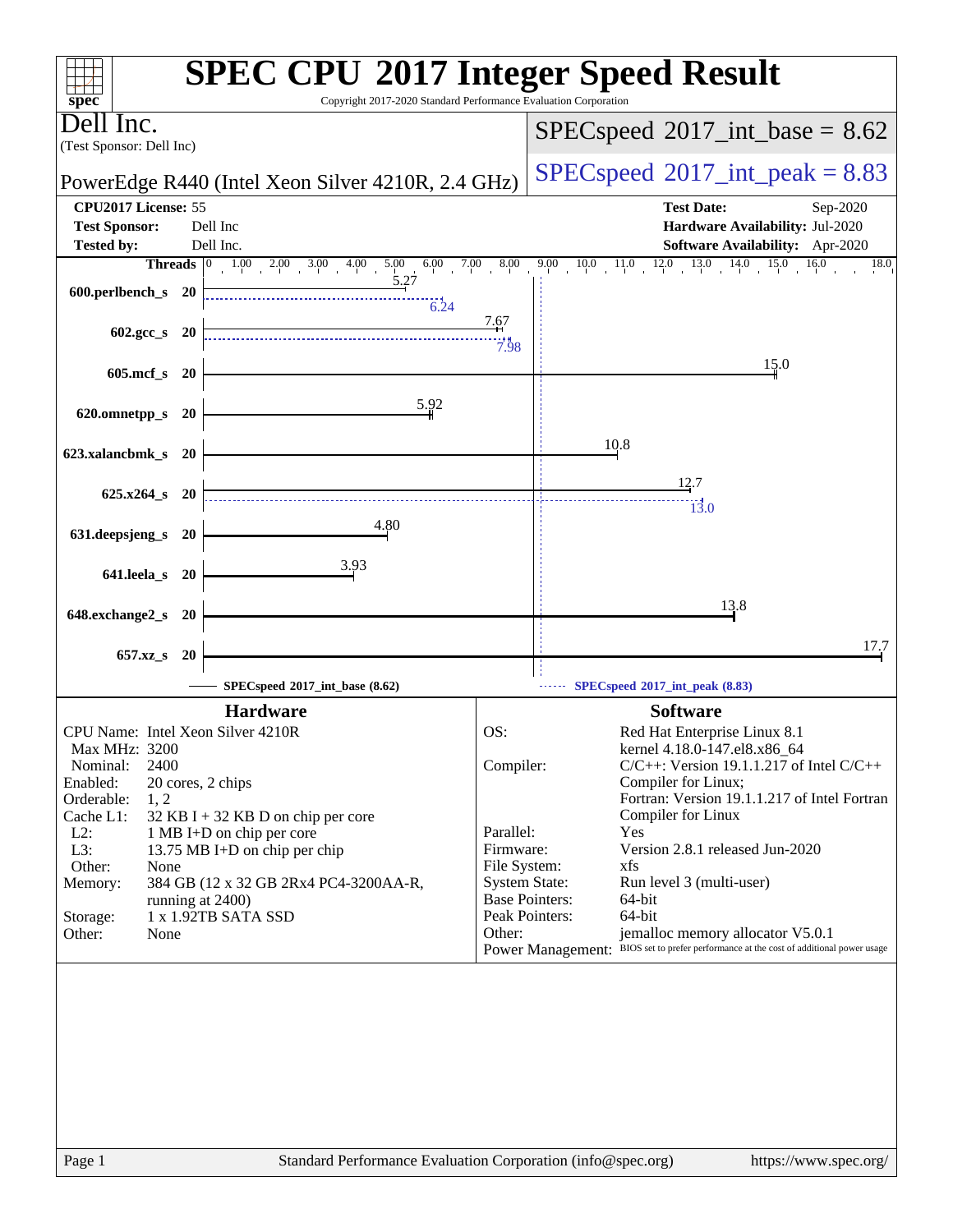Copyright 2017-2020 Standard Performance Evaluation Corporation

Dell Inc.

**[spec](http://www.spec.org/)**

(Test Sponsor: Dell Inc)

#### $SPECspeed^{\circledcirc}2017\_int\_base = 8.62$  $SPECspeed^{\circledcirc}2017\_int\_base = 8.62$

PowerEdge R440 (Intel Xeon Silver 4210R, 2.4 GHz)  $\left|$  [SPECspeed](http://www.spec.org/auto/cpu2017/Docs/result-fields.html#SPECspeed2017intpeak)®[2017\\_int\\_peak = 8](http://www.spec.org/auto/cpu2017/Docs/result-fields.html#SPECspeed2017intpeak).83

**[CPU2017 License:](http://www.spec.org/auto/cpu2017/Docs/result-fields.html#CPU2017License)** 55 **[Test Date:](http://www.spec.org/auto/cpu2017/Docs/result-fields.html#TestDate)** Sep-2020 **[Test Sponsor:](http://www.spec.org/auto/cpu2017/Docs/result-fields.html#TestSponsor)** Dell Inc **[Hardware Availability:](http://www.spec.org/auto/cpu2017/Docs/result-fields.html#HardwareAvailability)** Jul-2020 **[Tested by:](http://www.spec.org/auto/cpu2017/Docs/result-fields.html#Testedby)** Dell Inc. **[Software Availability:](http://www.spec.org/auto/cpu2017/Docs/result-fields.html#SoftwareAvailability)** Apr-2020

#### **[Results Table](http://www.spec.org/auto/cpu2017/Docs/result-fields.html#ResultsTable)**

|                                     | <b>Base</b>    |                |       |                |       | <b>Peak</b>    |       |                |                |              |                |              |                |              |
|-------------------------------------|----------------|----------------|-------|----------------|-------|----------------|-------|----------------|----------------|--------------|----------------|--------------|----------------|--------------|
| <b>Benchmark</b>                    | <b>Threads</b> | <b>Seconds</b> | Ratio | <b>Seconds</b> | Ratio | <b>Seconds</b> | Ratio | <b>Threads</b> | <b>Seconds</b> | <b>Ratio</b> | <b>Seconds</b> | <b>Ratio</b> | <b>Seconds</b> | <b>Ratio</b> |
| $600.$ perlbench $\mathsf{S}$       | 20             | 336            | 5.28  | 337            | 5.26  | 337            | 5.27  | 20             | 284            | 6.24         | 284            | 6.24         | 285            | 6.23         |
| $602.\text{gcc}\s$                  | 20             | 511            | 7.79  | 520            | 7.66  | 519            | 7.67  | 20             | 497            | 8.01         | 508            | 7.84         | 499            | 7.98         |
| $605 \text{.mcf}$ s                 | 20             | 317            | 14.9  | 315            | 15.0  | 315            | 15.0  | 20             | 317            | 14.9         | 315            | 15.0         | 315            | 15.0         |
| 620.omnetpp_s                       | 20             | 272            | 5.99  | 276            | 5.92  | 277            | 5.90  | 20             | 272            | 5.99         | 276            | 5.92         | 277            | 5.90         |
| 623.xalancbmk s                     | 20             | 131            | 10.8  | 131            | 10.8  | 131            | 10.8  | 20             | 131            | 10.8         | 131            | 10.8         | 131            | 10.8         |
| 625.x264 s                          | 20             | 139            | 12.7  | 139            | 12.7  | 139            | 12.7  | 20             | 135            | 13.0         | 135            | <b>13.0</b>  | 136            | 13.0         |
| 631.deepsjeng_s                     | 20             | 298            | 4.80  | 299            | 4.80  | 298            | 4.80  | 20             | 298            | 4.80         | 299            | 4.80         | 298            | 4.80         |
| 641.leela s                         | 20             | 435            | 3.93  | 434            | 3.93  | 434            | 3.93  | 20             | 435            | 3.93         | 434            | 3.93         | 434            | 3.93         |
| 648.exchange2_s                     | 20             | 212            | 13.8  | 212            | 13.8  | 212            | 13.9  | 20             | 212            | 13.8         | 212            | 13.8         | 212            | 3.9          |
| $657.xz$ <sub>_S</sub>              | 20             | 349            | 17.7  | 349            | 17.7  | 349            | 17.7  | 20             | 349            | 17.7         | 349            | 17.7         | 349            | 17.7         |
| $SPECspeed*2017$ int base =<br>8.62 |                |                |       |                |       |                |       |                |                |              |                |              |                |              |

**[SPECspeed](http://www.spec.org/auto/cpu2017/Docs/result-fields.html#SPECspeed2017intpeak)[2017\\_int\\_peak =](http://www.spec.org/auto/cpu2017/Docs/result-fields.html#SPECspeed2017intpeak) 8.83**

Results appear in the [order in which they were run.](http://www.spec.org/auto/cpu2017/Docs/result-fields.html#RunOrder) Bold underlined text [indicates a median measurement](http://www.spec.org/auto/cpu2017/Docs/result-fields.html#Median).

#### **[Compiler Notes](http://www.spec.org/auto/cpu2017/Docs/result-fields.html#CompilerNotes)**

The inconsistent Compiler version information under Compiler Version section is due to a discrepancy in Intel Compiler. The correct version of C/C++ compiler is: Version 19.1.1.217 Build 20200306 Compiler for Linux The correct version of Fortran compiler is: Version 19.1.1.217 Build 20200306 Compiler for Linux

#### **[Submit Notes](http://www.spec.org/auto/cpu2017/Docs/result-fields.html#SubmitNotes)**

 The numactl mechanism was used to bind copies to processors. The config file option 'submit' was used to generate numactl commands to bind each copy to a specific processor. For details, please see the config file.

#### **[Operating System Notes](http://www.spec.org/auto/cpu2017/Docs/result-fields.html#OperatingSystemNotes)**

Stack size set to unlimited using "ulimit -s unlimited"

### **[Environment Variables Notes](http://www.spec.org/auto/cpu2017/Docs/result-fields.html#EnvironmentVariablesNotes)**

```
Environment variables set by runcpu before the start of the run:
KMP_AFFINITY = "granularity=fine,scatter"
LD_LIBRARY_PATH = "/home/cpu2017/lib/intel64:/home/cpu2017/je5.0.1-64"
MALLOC_CONF = "retain:true"
OMP_STACKSIZE = "192M"
```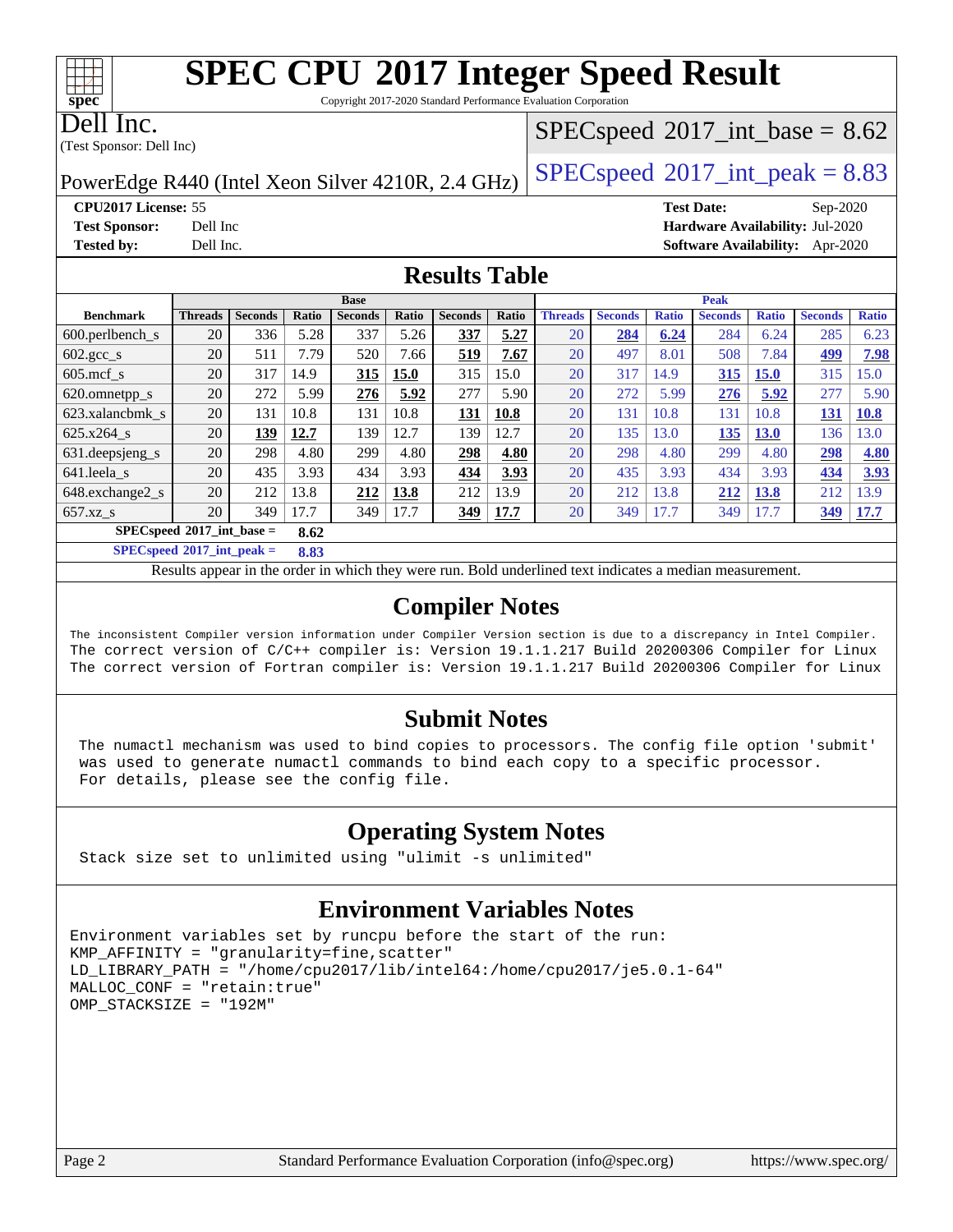Copyright 2017-2020 Standard Performance Evaluation Corporation

Dell Inc.

**[spec](http://www.spec.org/)**

 $+\hskip -1.5pt +\hskip -1.5pt +$ 

(Test Sponsor: Dell Inc)

 $SPECspeed^{\circ}2017\_int\_base = 8.62$  $SPECspeed^{\circ}2017\_int\_base = 8.62$ 

PowerEdge R440 (Intel Xeon Silver 4210R, 2.4 GHz)  $\left|$  [SPECspeed](http://www.spec.org/auto/cpu2017/Docs/result-fields.html#SPECspeed2017intpeak)<sup>®</sup>[2017\\_int\\_peak = 8](http://www.spec.org/auto/cpu2017/Docs/result-fields.html#SPECspeed2017intpeak).83

**[CPU2017 License:](http://www.spec.org/auto/cpu2017/Docs/result-fields.html#CPU2017License)** 55 **[Test Date:](http://www.spec.org/auto/cpu2017/Docs/result-fields.html#TestDate)** Sep-2020 **[Test Sponsor:](http://www.spec.org/auto/cpu2017/Docs/result-fields.html#TestSponsor)** Dell Inc **[Hardware Availability:](http://www.spec.org/auto/cpu2017/Docs/result-fields.html#HardwareAvailability)** Jul-2020 **[Tested by:](http://www.spec.org/auto/cpu2017/Docs/result-fields.html#Testedby)** Dell Inc. **[Software Availability:](http://www.spec.org/auto/cpu2017/Docs/result-fields.html#SoftwareAvailability)** Apr-2020

#### **[General Notes](http://www.spec.org/auto/cpu2017/Docs/result-fields.html#GeneralNotes)**

Page 3 Standard Performance Evaluation Corporation [\(info@spec.org\)](mailto:info@spec.org) <https://www.spec.org/> Binaries compiled on a system with 1x Intel Core i9-7980XE CPU + 64GB RAM memory using Redhat Enterprise Linux 8.0 NA: The test sponsor attests, as of date of publication, that CVE-2017-5754 (Meltdown) is mitigated in the system as tested and documented. Yes: The test sponsor attests, as of date of publication, that CVE-2017-5753 (Spectre variant 1) is mitigated in the system as tested and documented. Yes: The test sponsor attests, as of date of publication, that CVE-2017-5715 (Spectre variant 2) is mitigated in the system as tested and documented. jemalloc, a general purpose malloc implementation built with the RedHat Enterprise 7.5, and the system compiler gcc 4.8.5 sources available from jemalloc.net or<https://github.com/jemalloc/jemalloc/releases> **[Platform Notes](http://www.spec.org/auto/cpu2017/Docs/result-fields.html#PlatformNotes)** BIOS settings: Virtualization Technology disabled System Profile set to Custom CPU Performance set to Maximum Performance C States set to Autonomous C1E disabled Uncore Frequency set to Dynamic Energy Efficiency Policy set to Performance Memory Patrol Scrub set to standard Logical Processor disabled CPU Interconnect Bus Link Power Management disabled PCI ASPM L1 Link Power Management disabled UPI Prefetch enabled LLC Prefetch disabled Dead Line LLC Alloc enabled Directory AtoS disabled Sysinfo program /home/cpu2017/bin/sysinfo Rev: r6365 of 2019-08-21 295195f888a3d7edb1e6e46a485a0011 running on localhost.localdomain Thu Sep 3 05:36:50 2020 SUT (System Under Test) info as seen by some common utilities. For more information on this section, see <https://www.spec.org/cpu2017/Docs/config.html#sysinfo> From /proc/cpuinfo model name : Intel(R) Xeon(R) Silver 4210R CPU @ 2.40GHz 2 "physical id"s (chips) 20 "processors" cores, siblings (Caution: counting these is hw and system dependent. The following excerpts from /proc/cpuinfo might not be reliable. Use with caution.) cpu cores : 10 **(Continued on next page)**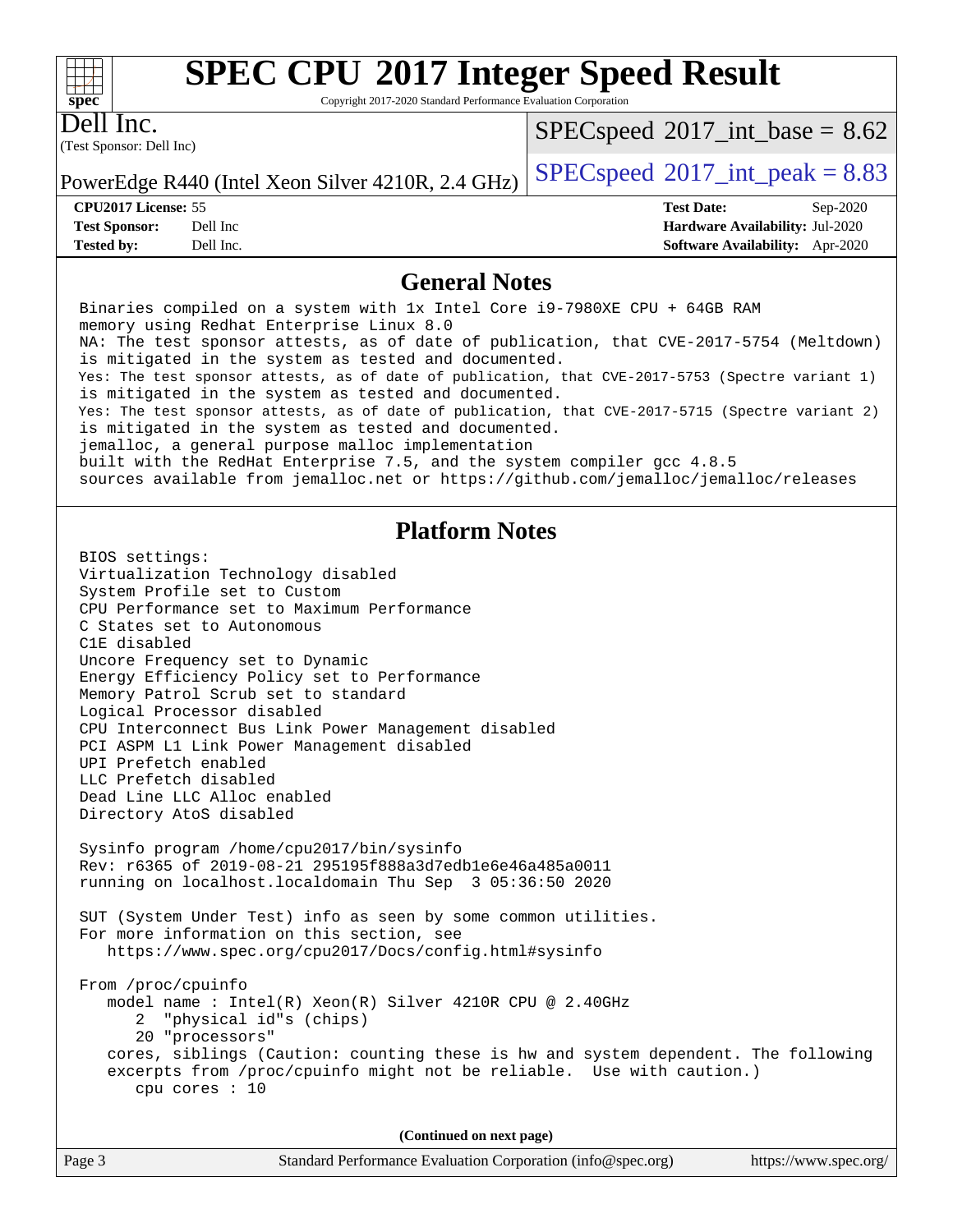#### **[spec](http://www.spec.org/) [SPEC CPU](http://www.spec.org/auto/cpu2017/Docs/result-fields.html#SPECCPU2017IntegerSpeedResult)[2017 Integer Speed Result](http://www.spec.org/auto/cpu2017/Docs/result-fields.html#SPECCPU2017IntegerSpeedResult)** Copyright 2017-2020 Standard Performance Evaluation Corporation (Test Sponsor: Dell Inc) Dell Inc. PowerEdge R440 (Intel Xeon Silver 4210R, 2.4 GHz)  $\left|$  [SPECspeed](http://www.spec.org/auto/cpu2017/Docs/result-fields.html#SPECspeed2017intpeak)<sup>®</sup>[2017\\_int\\_peak = 8](http://www.spec.org/auto/cpu2017/Docs/result-fields.html#SPECspeed2017intpeak).83  $SPECspeed^{\circ}2017\_int\_base = 8.62$  $SPECspeed^{\circ}2017\_int\_base = 8.62$ **[CPU2017 License:](http://www.spec.org/auto/cpu2017/Docs/result-fields.html#CPU2017License)** 55 **[Test Date:](http://www.spec.org/auto/cpu2017/Docs/result-fields.html#TestDate)** Sep-2020 **[Test Sponsor:](http://www.spec.org/auto/cpu2017/Docs/result-fields.html#TestSponsor)** Dell Inc **[Hardware Availability:](http://www.spec.org/auto/cpu2017/Docs/result-fields.html#HardwareAvailability)** Jul-2020 **[Tested by:](http://www.spec.org/auto/cpu2017/Docs/result-fields.html#Testedby)** Dell Inc. **[Software Availability:](http://www.spec.org/auto/cpu2017/Docs/result-fields.html#SoftwareAvailability)** Apr-2020 **[Platform Notes \(Continued\)](http://www.spec.org/auto/cpu2017/Docs/result-fields.html#PlatformNotes)** siblings : 10 physical 0: cores 0 1 2 3 4 8 9 10 11 12 physical 1: cores 0 1 2 3 4 8 9 10 11 12 From lscpu: Architecture: x86\_64<br>CPU op-mode(s): 32-bit, 64-bit CPU op-mode $(s)$ : Byte Order: Little Endian  $CPU(s):$  20 On-line CPU(s) list: 0-19 Thread(s) per core: 1 Core(s) per socket: 10 Socket(s): 2 NUMA node(s): 2 Vendor ID: GenuineIntel CPU family: 6 Model: 85 Model name: Intel(R) Xeon(R) Silver 4210R CPU @ 2.40GHz Stepping: 7 CPU MHz: 2571.630 CPU max MHz: 3200.0000 CPU min MHz: 1000.0000 BogoMIPS: 4800.00 Virtualization: VT-x L1d cache: 32K L1i cache: 32K L2 cache: 1024K L3 cache: 14080K NUMA node0 CPU(s): 0,2,4,6,8,10,12,14,16,18 NUMA node1 CPU(s): 1,3,5,7,9,11,13,15,17,19 Flags: fpu vme de pse tsc msr pae mce cx8 apic sep mtrr pge mca cmov pat pse36 clflush dts acpi mmx fxsr sse sse2 ss ht tm pbe syscall nx pdpe1gb rdtscp lm constant\_tsc art arch\_perfmon pebs bts rep\_good nopl xtopology nonstop\_tsc cpuid aperfmperf pni pclmulqdq dtes64 monitor ds\_cpl vmx smx est tm2 ssse3 sdbg fma cx16 xtpr pdcm pcid dca sse4\_1 sse4\_2 x2apic movbe popcnt tsc\_deadline\_timer aes xsave avx f16c rdrand lahf\_lm abm 3dnowprefetch cpuid\_fault epb cat\_l3 cdp\_l3 invpcid\_single intel\_ppin ssbd mba ibrs ibpb stibp ibrs\_enhanced tpr\_shadow vnmi flexpriority ept vpid fsgsbase tsc\_adjust bmi1 hle avx2 smep bmi2 erms invpcid rtm cqm mpx rdt\_a avx512f avx512dq rdseed adx smap clflushopt clwb intel\_pt avx512cd avx512bw avx512vl xsaveopt xsavec xgetbv1 xsaves cqm\_llc cqm\_occup\_llc cqm\_mbm\_total cqm\_mbm\_local dtherm ida arat pln pts pku ospke avx512\_vnni md\_clear flush\_l1d arch\_capabilities /proc/cpuinfo cache data cache size : 14080 KB From numactl --hardware WARNING: a numactl 'node' might or might not correspond to a **(Continued on next page)**

 $+\!\!+\!\!$ 

Page 4 Standard Performance Evaluation Corporation [\(info@spec.org\)](mailto:info@spec.org) <https://www.spec.org/>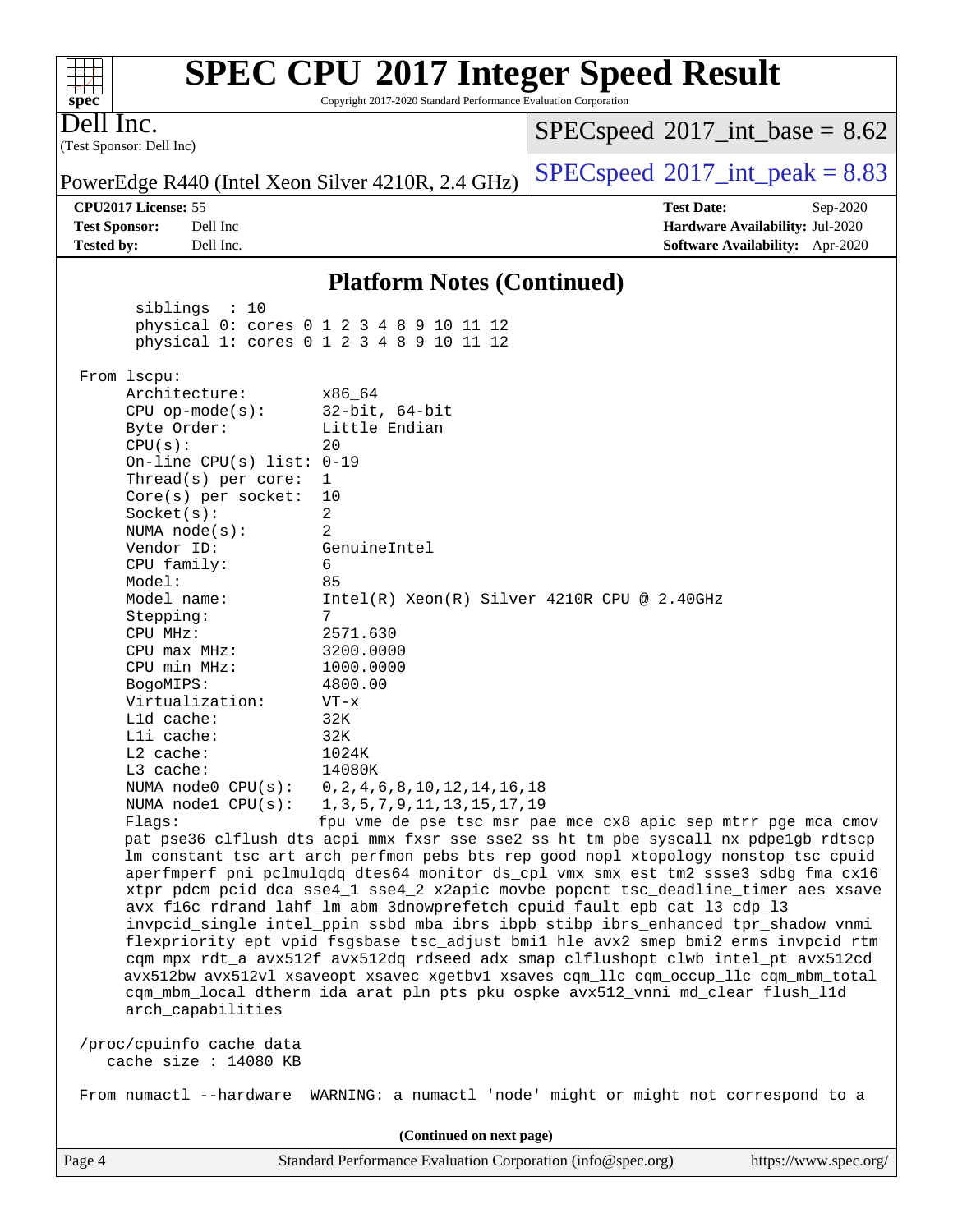Copyright 2017-2020 Standard Performance Evaluation Corporation

(Test Sponsor: Dell Inc) Dell Inc.

**[spec](http://www.spec.org/)**

 $+\ +$ 

 $SPECspeed^{\circ}2017\_int\_base = 8.62$  $SPECspeed^{\circ}2017\_int\_base = 8.62$ 

PowerEdge R440 (Intel Xeon Silver 4210R, 2.4 GHz)  $\left|$  [SPECspeed](http://www.spec.org/auto/cpu2017/Docs/result-fields.html#SPECspeed2017intpeak)®[2017\\_int\\_peak = 8](http://www.spec.org/auto/cpu2017/Docs/result-fields.html#SPECspeed2017intpeak).83

**[CPU2017 License:](http://www.spec.org/auto/cpu2017/Docs/result-fields.html#CPU2017License)** 55 **[Test Date:](http://www.spec.org/auto/cpu2017/Docs/result-fields.html#TestDate)** Sep-2020 **[Test Sponsor:](http://www.spec.org/auto/cpu2017/Docs/result-fields.html#TestSponsor)** Dell Inc **[Hardware Availability:](http://www.spec.org/auto/cpu2017/Docs/result-fields.html#HardwareAvailability)** Jul-2020 **[Tested by:](http://www.spec.org/auto/cpu2017/Docs/result-fields.html#Testedby)** Dell Inc. **[Software Availability:](http://www.spec.org/auto/cpu2017/Docs/result-fields.html#SoftwareAvailability)** Apr-2020

#### **[Platform Notes \(Continued\)](http://www.spec.org/auto/cpu2017/Docs/result-fields.html#PlatformNotes)**

 physical chip. available: 2 nodes (0-1) node 0 cpus: 0 2 4 6 8 10 12 14 16 18 node 0 size: 192075 MB node 0 free: 191024 MB node 1 cpus: 1 3 5 7 9 11 13 15 17 19 node 1 size: 193507 MB node 1 free: 192729 MB node distances: node 0 1 0: 10 21 1: 21 10 From /proc/meminfo MemTotal: 394837588 kB HugePages\_Total: 0 Hugepagesize: 2048 kB From /etc/\*release\* /etc/\*version\* os-release: NAME="Red Hat Enterprise Linux" VERSION="8.1 (Ootpa)" ID="rhel" ID\_LIKE="fedora" VERSION\_ID="8.1" PLATFORM\_ID="platform:el8" PRETTY\_NAME="Red Hat Enterprise Linux 8.1 (Ootpa)" ANSI\_COLOR="0;31" redhat-release: Red Hat Enterprise Linux release 8.1 (Ootpa) system-release: Red Hat Enterprise Linux release 8.1 (Ootpa) system-release-cpe: cpe:/o:redhat:enterprise\_linux:8.1:ga uname -a: Linux localhost.localdomain 4.18.0-147.el8.x86\_64 #1 SMP Thu Sep 26 15:52:44 UTC 2019 x86\_64 x86\_64 x86\_64 GNU/Linux Kernel self-reported vulnerability status: CVE-2018-3620 (L1 Terminal Fault): Not affected Microarchitectural Data Sampling: Not affected CVE-2017-5754 (Meltdown): Not affected CVE-2018-3639 (Speculative Store Bypass): Mitigation: Speculative Store Bypass disabled via prctl and seccomp CVE-2017-5753 (Spectre variant 1): Mitigation: usercopy/swapgs barriers and \_\_user pointer sanitization CVE-2017-5715 (Spectre variant 2): Mitigation: Enhanced IBRS, IBPB: conditional, RSB filling **(Continued on next page)**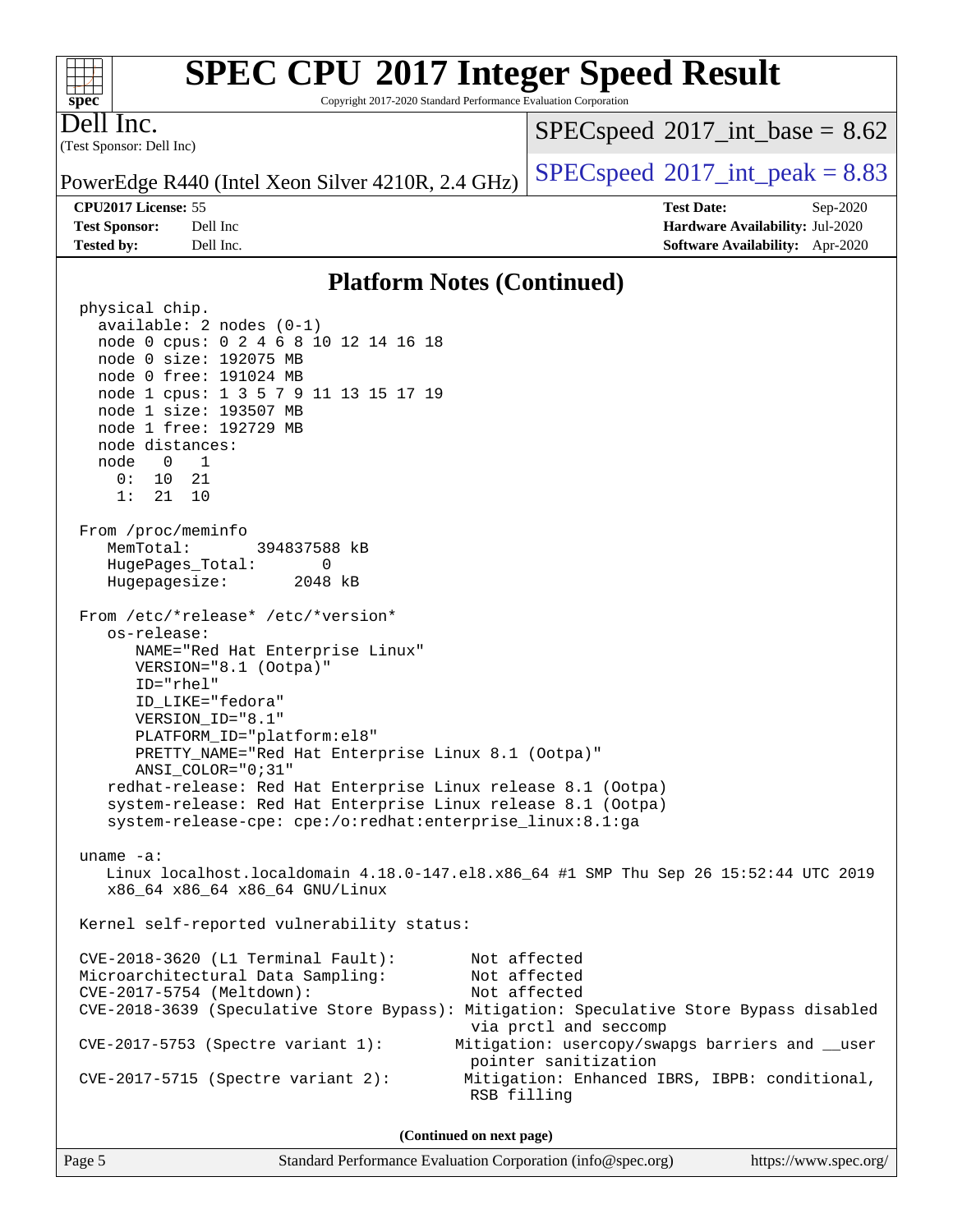Copyright 2017-2020 Standard Performance Evaluation Corporation

(Test Sponsor: Dell Inc) Dell Inc.

**[spec](http://www.spec.org/)**

 $+\ +$ 

 $SPECspeed^{\circ}2017\_int\_base = 8.62$  $SPECspeed^{\circ}2017\_int\_base = 8.62$ 

**[CPU2017 License:](http://www.spec.org/auto/cpu2017/Docs/result-fields.html#CPU2017License)** 55 **[Test Date:](http://www.spec.org/auto/cpu2017/Docs/result-fields.html#TestDate)** Sep-2020

PowerEdge R440 (Intel Xeon Silver 4210R, 2.4 GHz)  $\left|$  [SPECspeed](http://www.spec.org/auto/cpu2017/Docs/result-fields.html#SPECspeed2017intpeak)<sup>®</sup>[2017\\_int\\_peak = 8](http://www.spec.org/auto/cpu2017/Docs/result-fields.html#SPECspeed2017intpeak).83

**[Test Sponsor:](http://www.spec.org/auto/cpu2017/Docs/result-fields.html#TestSponsor)** Dell Inc **[Hardware Availability:](http://www.spec.org/auto/cpu2017/Docs/result-fields.html#HardwareAvailability)** Jul-2020 **[Tested by:](http://www.spec.org/auto/cpu2017/Docs/result-fields.html#Testedby)** Dell Inc. **[Software Availability:](http://www.spec.org/auto/cpu2017/Docs/result-fields.html#SoftwareAvailability)** Apr-2020

#### **[Platform Notes \(Continued\)](http://www.spec.org/auto/cpu2017/Docs/result-fields.html#PlatformNotes)**

run-level 3 Sep 3 05:34 last=5

 SPEC is set to: /home/cpu2017 Filesystem Type Size Used Avail Use% Mounted on /dev/mapper/rhel-home xfs 1.7T 23G 1.7T 2% /home

 From /sys/devices/virtual/dmi/id BIOS: Dell Inc. 2.8.1 06/30/2020

 Vendor: Dell Inc. Product: PowerEdge R440 Product Family: PowerEdge Serial: F9TD613

 Additional information from dmidecode follows. WARNING: Use caution when you interpret this section. The 'dmidecode' program reads system data which is "intended to allow hardware to be accurately determined", but the intent may not be met, as there are frequent changes to hardware, firmware, and the "DMTF SMBIOS" standard. Memory:

 12x 002C069D002C 36ASF4G72PZ-3G2E2 32 GB 2 rank 3200 4x Not Specified Not Specified

 (End of data from sysinfo program) Memory running at 2400

### **[Compiler Version Notes](http://www.spec.org/auto/cpu2017/Docs/result-fields.html#CompilerVersionNotes)**

| $600. perlbench_s(base) 602. gcc_s(base, peak) 605. mcf_s(base, peak)$<br>C<br>$625.x264_s(base, peak)$ 657.xz <sub>_S</sub> (base, peak)                                        |
|----------------------------------------------------------------------------------------------------------------------------------------------------------------------------------|
| Intel(R) C Compiler for applications running on Intel(R) 64, Version 2021.1<br>NextGen Build 20200304<br>Copyright (C) 1985-2020 Intel Corporation. All rights reserved.         |
| 600.perlbench_s(peak)<br>C                                                                                                                                                       |
| Intel(R) C Intel(R) 64 Compiler for applications running on Intel(R) 64,<br>Version 19.1.1.217 Build 20200306<br>Copyright (C) 1985-2020 Intel Corporation. All rights reserved. |
| $600.$ perlbench $s(base) 602.$ qcc $s(base, peak) 605.$ mcf $s(base, peak)$<br>C                                                                                                |
| (Continued on next page)                                                                                                                                                         |
| Page 6<br>Standard Performance Evaluation Corporation (info@spec.org)<br>https://www.spec.org/                                                                                   |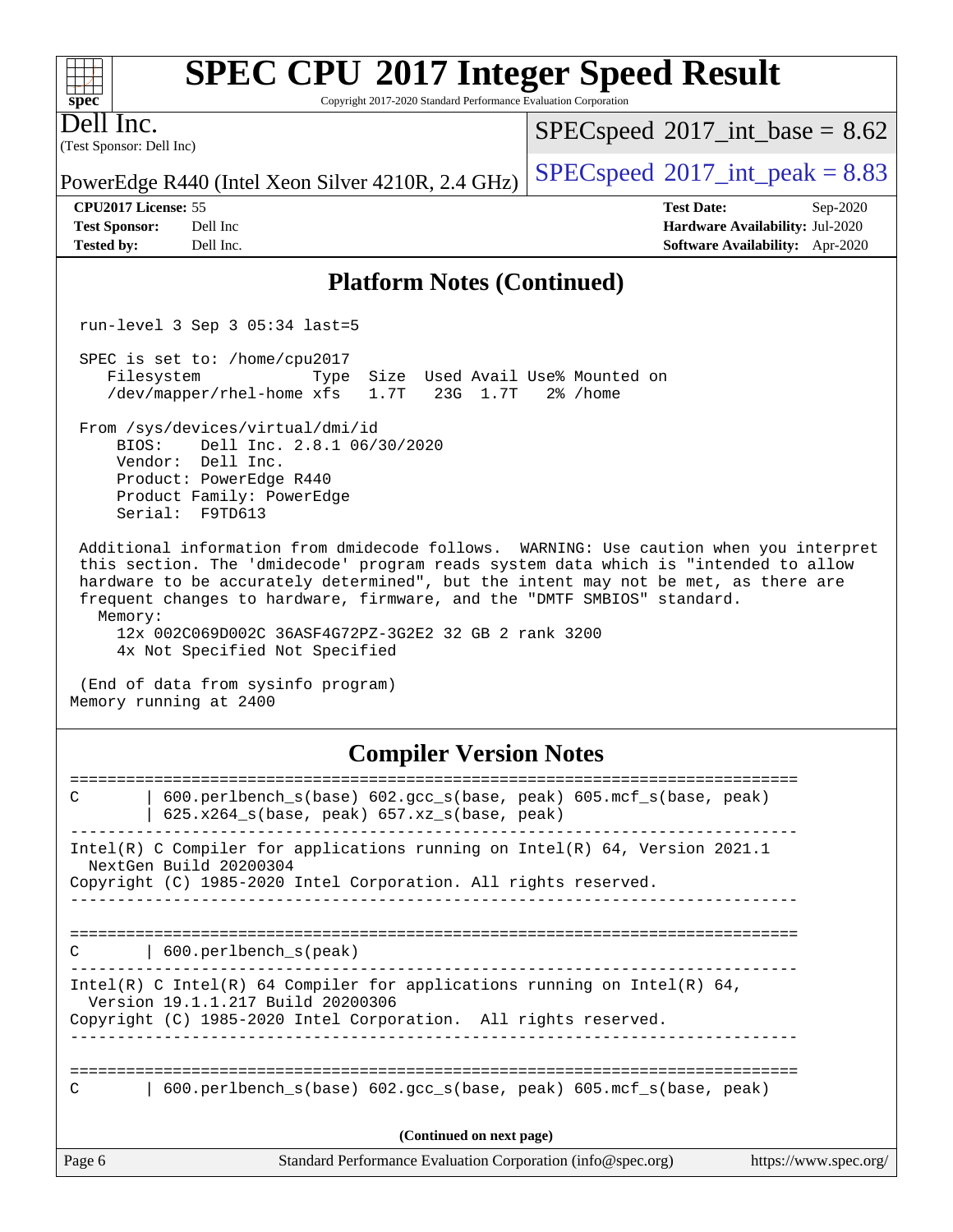| <b>SPEC CPU®2017 Integer Speed Result</b> |  |  |  |
|-------------------------------------------|--|--|--|
|-------------------------------------------|--|--|--|

Copyright 2017-2020 Standard Performance Evaluation Corporation

(Test Sponsor: Dell Inc) Dell Inc.

**[spec](http://www.spec.org/)**

 $^{+++}$ 

 $SPEC speed$ <sup>®</sup>[2017\\_int\\_base =](http://www.spec.org/auto/cpu2017/Docs/result-fields.html#SPECspeed2017intbase) 8.62

PowerEdge R440 (Intel Xeon Silver 4210R, 2.4 GHz)  $\left|$  [SPECspeed](http://www.spec.org/auto/cpu2017/Docs/result-fields.html#SPECspeed2017intpeak)<sup>®</sup>[2017\\_int\\_peak = 8](http://www.spec.org/auto/cpu2017/Docs/result-fields.html#SPECspeed2017intpeak).83

**[CPU2017 License:](http://www.spec.org/auto/cpu2017/Docs/result-fields.html#CPU2017License)** 55 **[Test Date:](http://www.spec.org/auto/cpu2017/Docs/result-fields.html#TestDate)** Sep-2020 **[Test Sponsor:](http://www.spec.org/auto/cpu2017/Docs/result-fields.html#TestSponsor)** Dell Inc **[Hardware Availability:](http://www.spec.org/auto/cpu2017/Docs/result-fields.html#HardwareAvailability)** Jul-2020 **[Tested by:](http://www.spec.org/auto/cpu2017/Docs/result-fields.html#Testedby)** Dell Inc. **[Software Availability:](http://www.spec.org/auto/cpu2017/Docs/result-fields.html#SoftwareAvailability)** Apr-2020

### **[Compiler Version Notes \(Continued\)](http://www.spec.org/auto/cpu2017/Docs/result-fields.html#CompilerVersionNotes)**

| $625.x264_s(base, peak)$ 657.xz <sub>_S</sub> (base, peak)                                                                                                                             |  |  |  |  |
|----------------------------------------------------------------------------------------------------------------------------------------------------------------------------------------|--|--|--|--|
| Intel(R) C Compiler for applications running on Intel(R) 64, Version 2021.1<br>NextGen Build 20200304<br>Copyright (C) 1985-2020 Intel Corporation. All rights reserved.               |  |  |  |  |
| $\vert$ 600. perlbench s(peak)<br>C                                                                                                                                                    |  |  |  |  |
| Intel(R) C Intel(R) 64 Compiler for applications running on Intel(R) 64,<br>Version 19.1.1.217 Build 20200306<br>Copyright (C) 1985-2020 Intel Corporation. All rights reserved.       |  |  |  |  |
|                                                                                                                                                                                        |  |  |  |  |
| 620.omnetpp s(base, peak) 623.xalancbmk s(base, peak)<br>$C++$<br>631.deepsjeng_s(base, peak) 641.leela_s(base, peak)                                                                  |  |  |  |  |
| Intel(R) $C++$ Compiler for applications running on Intel(R) 64, Version 2021.1<br>NextGen Build 20200304<br>Copyright (C) 1985-2020 Intel Corporation. All rights reserved.           |  |  |  |  |
| -------------------------------------<br>Fortran   648. exchange 2_s (base, peak)                                                                                                      |  |  |  |  |
| Intel(R) Fortran Intel(R) 64 Compiler for applications running on Intel(R)<br>64, Version 19.1.1.217 Build 20200306<br>Copyright (C) 1985-2020 Intel Corporation. All rights reserved. |  |  |  |  |

## **[Base Compiler Invocation](http://www.spec.org/auto/cpu2017/Docs/result-fields.html#BaseCompilerInvocation)**

| C benchmarks:<br>icc         |  |  |
|------------------------------|--|--|
| $C++$ benchmarks:<br>icpc    |  |  |
| Fortran benchmarks:<br>ifort |  |  |
|                              |  |  |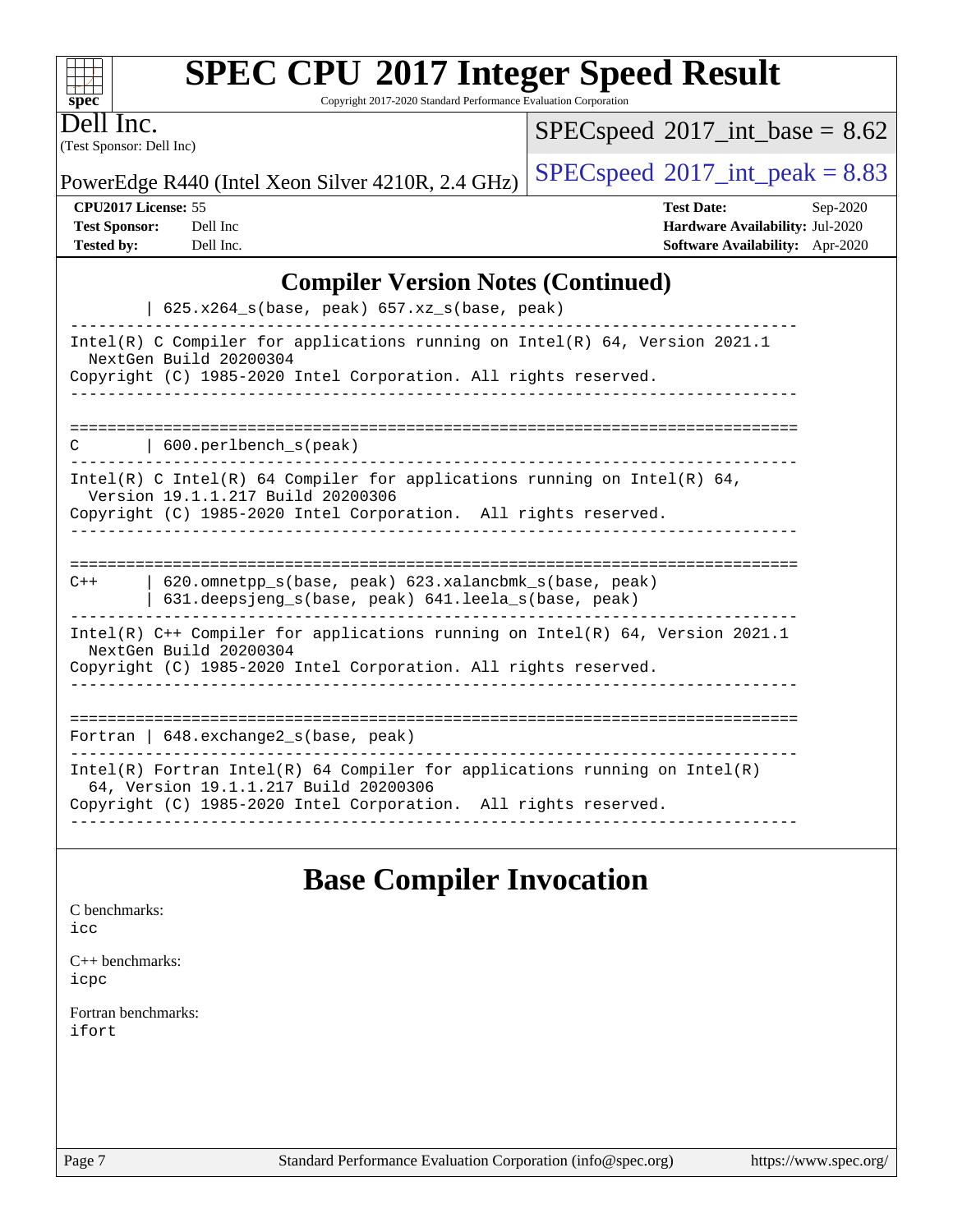#### $+\ +$ **[spec](http://www.spec.org/)**

# **[SPEC CPU](http://www.spec.org/auto/cpu2017/Docs/result-fields.html#SPECCPU2017IntegerSpeedResult)[2017 Integer Speed Result](http://www.spec.org/auto/cpu2017/Docs/result-fields.html#SPECCPU2017IntegerSpeedResult)**

Copyright 2017-2020 Standard Performance Evaluation Corporation

(Test Sponsor: Dell Inc) Dell Inc.

 $SPECspeed^{\circ}2017\_int\_base = 8.62$  $SPECspeed^{\circ}2017\_int\_base = 8.62$ 

PowerEdge R440 (Intel Xeon Silver 4210R, 2.4 GHz)  $\left|$  [SPECspeed](http://www.spec.org/auto/cpu2017/Docs/result-fields.html#SPECspeed2017intpeak)<sup>®</sup>[2017\\_int\\_peak = 8](http://www.spec.org/auto/cpu2017/Docs/result-fields.html#SPECspeed2017intpeak).83

**[CPU2017 License:](http://www.spec.org/auto/cpu2017/Docs/result-fields.html#CPU2017License)** 55 **[Test Date:](http://www.spec.org/auto/cpu2017/Docs/result-fields.html#TestDate)** Sep-2020 **[Test Sponsor:](http://www.spec.org/auto/cpu2017/Docs/result-fields.html#TestSponsor)** Dell Inc **[Hardware Availability:](http://www.spec.org/auto/cpu2017/Docs/result-fields.html#HardwareAvailability)** Jul-2020 **[Tested by:](http://www.spec.org/auto/cpu2017/Docs/result-fields.html#Testedby)** Dell Inc. **[Software Availability:](http://www.spec.org/auto/cpu2017/Docs/result-fields.html#SoftwareAvailability)** Apr-2020

## **[Base Portability Flags](http://www.spec.org/auto/cpu2017/Docs/result-fields.html#BasePortabilityFlags)**

 600.perlbench\_s: [-DSPEC\\_LP64](http://www.spec.org/cpu2017/results/res2020q4/cpu2017-20200928-24072.flags.html#b600.perlbench_s_basePORTABILITY_DSPEC_LP64) [-DSPEC\\_LINUX\\_X64](http://www.spec.org/cpu2017/results/res2020q4/cpu2017-20200928-24072.flags.html#b600.perlbench_s_baseCPORTABILITY_DSPEC_LINUX_X64) 602.gcc\_s: [-DSPEC\\_LP64](http://www.spec.org/cpu2017/results/res2020q4/cpu2017-20200928-24072.flags.html#suite_basePORTABILITY602_gcc_s_DSPEC_LP64) 605.mcf\_s: [-DSPEC\\_LP64](http://www.spec.org/cpu2017/results/res2020q4/cpu2017-20200928-24072.flags.html#suite_basePORTABILITY605_mcf_s_DSPEC_LP64) 620.omnetpp\_s: [-DSPEC\\_LP64](http://www.spec.org/cpu2017/results/res2020q4/cpu2017-20200928-24072.flags.html#suite_basePORTABILITY620_omnetpp_s_DSPEC_LP64) 623.xalancbmk\_s: [-DSPEC\\_LP64](http://www.spec.org/cpu2017/results/res2020q4/cpu2017-20200928-24072.flags.html#suite_basePORTABILITY623_xalancbmk_s_DSPEC_LP64) [-DSPEC\\_LINUX](http://www.spec.org/cpu2017/results/res2020q4/cpu2017-20200928-24072.flags.html#b623.xalancbmk_s_baseCXXPORTABILITY_DSPEC_LINUX) 625.x264\_s: [-DSPEC\\_LP64](http://www.spec.org/cpu2017/results/res2020q4/cpu2017-20200928-24072.flags.html#suite_basePORTABILITY625_x264_s_DSPEC_LP64) 631.deepsjeng\_s: [-DSPEC\\_LP64](http://www.spec.org/cpu2017/results/res2020q4/cpu2017-20200928-24072.flags.html#suite_basePORTABILITY631_deepsjeng_s_DSPEC_LP64) 641.leela\_s: [-DSPEC\\_LP64](http://www.spec.org/cpu2017/results/res2020q4/cpu2017-20200928-24072.flags.html#suite_basePORTABILITY641_leela_s_DSPEC_LP64) 648.exchange2\_s: [-DSPEC\\_LP64](http://www.spec.org/cpu2017/results/res2020q4/cpu2017-20200928-24072.flags.html#suite_basePORTABILITY648_exchange2_s_DSPEC_LP64) 657.xz\_s: [-DSPEC\\_LP64](http://www.spec.org/cpu2017/results/res2020q4/cpu2017-20200928-24072.flags.html#suite_basePORTABILITY657_xz_s_DSPEC_LP64)

## **[Base Optimization Flags](http://www.spec.org/auto/cpu2017/Docs/result-fields.html#BaseOptimizationFlags)**

#### [C benchmarks](http://www.spec.org/auto/cpu2017/Docs/result-fields.html#Cbenchmarks):

```
-m64 -qnextgen -std=c11
-Wl,-plugin-opt=-x86-branches-within-32B-boundaries -Wl,-z,muldefs
-xCORE-AVX2 -O3 -ffast-math -flto -mfpmath=sse -funroll-loops
-fuse-ld=gold -qopt-mem-layout-trans=4 -fopenmp -DSPEC_OPENMP
-L/usr/local/jemalloc64-5.0.1/lib -ljemalloc
```
#### [C++ benchmarks:](http://www.spec.org/auto/cpu2017/Docs/result-fields.html#CXXbenchmarks)

```
-m64 -qnextgen -Wl,-plugin-opt=-x86-branches-within-32B-boundaries
-Wl,-z,muldefs -xCORE-AVX2 -O3 -ffast-math -flto -mfpmath=sse
-funroll-loops -fuse-ld=gold -qopt-mem-layout-trans=4
-L/usr/local/IntelCompiler19/compilers_and_libraries_2020.1.217/linux/compiler/lib/intel64_lin
-lqkmalloc
```
#### [Fortran benchmarks:](http://www.spec.org/auto/cpu2017/Docs/result-fields.html#Fortranbenchmarks)

```
-m64 -Wl,-plugin-opt=-x86-branches-within-32B-boundaries -xCORE-AVX2
-O3 -ipo -no-prec-div -qopt-mem-layout-trans=4
-nostandard-realloc-lhs -align array32byte
-mbranches-within-32B-boundaries
```
## **[Peak Compiler Invocation](http://www.spec.org/auto/cpu2017/Docs/result-fields.html#PeakCompilerInvocation)**

[C benchmarks](http://www.spec.org/auto/cpu2017/Docs/result-fields.html#Cbenchmarks): [icc](http://www.spec.org/cpu2017/results/res2020q4/cpu2017-20200928-24072.flags.html#user_CCpeak_intel_icc_66fc1ee009f7361af1fbd72ca7dcefbb700085f36577c54f309893dd4ec40d12360134090235512931783d35fd58c0460139e722d5067c5574d8eaf2b3e37e92)

[C++ benchmarks:](http://www.spec.org/auto/cpu2017/Docs/result-fields.html#CXXbenchmarks) [icpc](http://www.spec.org/cpu2017/results/res2020q4/cpu2017-20200928-24072.flags.html#user_CXXpeak_intel_icpc_c510b6838c7f56d33e37e94d029a35b4a7bccf4766a728ee175e80a419847e808290a9b78be685c44ab727ea267ec2f070ec5dc83b407c0218cded6866a35d07)

**(Continued on next page)**

Page 8 Standard Performance Evaluation Corporation [\(info@spec.org\)](mailto:info@spec.org) <https://www.spec.org/>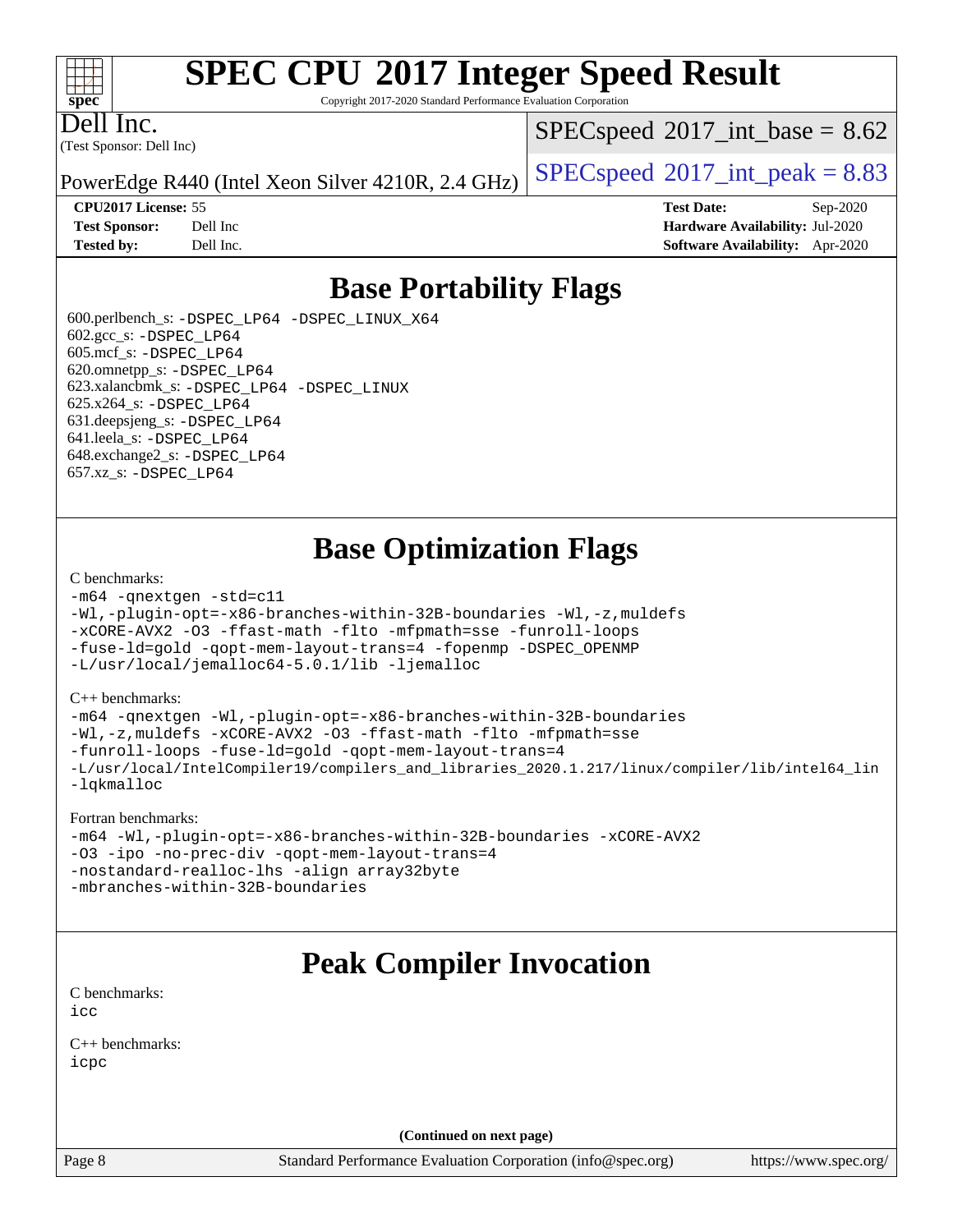Copyright 2017-2020 Standard Performance Evaluation Corporation

Dell Inc.

**[spec](http://www.spec.org/)**

 $+\ +$ 

(Test Sponsor: Dell Inc)

 $SPECspeed^{\circ}2017\_int\_base = 8.62$  $SPECspeed^{\circ}2017\_int\_base = 8.62$ 

PowerEdge R440 (Intel Xeon Silver 4210R, 2.4 GHz)  $\left|$  [SPECspeed](http://www.spec.org/auto/cpu2017/Docs/result-fields.html#SPECspeed2017intpeak)<sup>®</sup>[2017\\_int\\_peak = 8](http://www.spec.org/auto/cpu2017/Docs/result-fields.html#SPECspeed2017intpeak).83

**[CPU2017 License:](http://www.spec.org/auto/cpu2017/Docs/result-fields.html#CPU2017License)** 55 **[Test Date:](http://www.spec.org/auto/cpu2017/Docs/result-fields.html#TestDate)** Sep-2020 **[Test Sponsor:](http://www.spec.org/auto/cpu2017/Docs/result-fields.html#TestSponsor)** Dell Inc **[Hardware Availability:](http://www.spec.org/auto/cpu2017/Docs/result-fields.html#HardwareAvailability)** Jul-2020 **[Tested by:](http://www.spec.org/auto/cpu2017/Docs/result-fields.html#Testedby)** Dell Inc. **[Software Availability:](http://www.spec.org/auto/cpu2017/Docs/result-fields.html#SoftwareAvailability)** Apr-2020

## **[Peak Compiler Invocation \(Continued\)](http://www.spec.org/auto/cpu2017/Docs/result-fields.html#PeakCompilerInvocation)**

[Fortran benchmarks](http://www.spec.org/auto/cpu2017/Docs/result-fields.html#Fortranbenchmarks):

[ifort](http://www.spec.org/cpu2017/results/res2020q4/cpu2017-20200928-24072.flags.html#user_FCpeak_intel_ifort_8111460550e3ca792625aed983ce982f94888b8b503583aa7ba2b8303487b4d8a21a13e7191a45c5fd58ff318f48f9492884d4413fa793fd88dd292cad7027ca)

## **[Peak Portability Flags](http://www.spec.org/auto/cpu2017/Docs/result-fields.html#PeakPortabilityFlags)**

 600.perlbench\_s: [-DSPEC\\_LP64](http://www.spec.org/cpu2017/results/res2020q4/cpu2017-20200928-24072.flags.html#b600.perlbench_s_peakPORTABILITY_DSPEC_LP64) [-DSPEC\\_LINUX\\_X64](http://www.spec.org/cpu2017/results/res2020q4/cpu2017-20200928-24072.flags.html#b600.perlbench_s_peakCPORTABILITY_DSPEC_LINUX_X64) 602.gcc\_s: [-DSPEC\\_LP64](http://www.spec.org/cpu2017/results/res2020q4/cpu2017-20200928-24072.flags.html#suite_peakCCLD602_gcc_s_DSPEC_LP64)(\*) [-DSPEC\\_LP64](http://www.spec.org/cpu2017/results/res2020q4/cpu2017-20200928-24072.flags.html#suite_peakPORTABILITY602_gcc_s_DSPEC_LP64) 605.mcf\_s: [-DSPEC\\_LP64](http://www.spec.org/cpu2017/results/res2020q4/cpu2017-20200928-24072.flags.html#suite_peakPORTABILITY605_mcf_s_DSPEC_LP64) 620.omnetpp\_s: [-DSPEC\\_LP64](http://www.spec.org/cpu2017/results/res2020q4/cpu2017-20200928-24072.flags.html#suite_peakPORTABILITY620_omnetpp_s_DSPEC_LP64) 623.xalancbmk\_s: [-DSPEC\\_LP64](http://www.spec.org/cpu2017/results/res2020q4/cpu2017-20200928-24072.flags.html#suite_peakPORTABILITY623_xalancbmk_s_DSPEC_LP64) [-DSPEC\\_LINUX](http://www.spec.org/cpu2017/results/res2020q4/cpu2017-20200928-24072.flags.html#b623.xalancbmk_s_peakCXXPORTABILITY_DSPEC_LINUX) 625.x264\_s: [-DSPEC\\_LP64](http://www.spec.org/cpu2017/results/res2020q4/cpu2017-20200928-24072.flags.html#suite_peakPORTABILITY625_x264_s_DSPEC_LP64) 631.deepsjeng\_s: [-DSPEC\\_LP64](http://www.spec.org/cpu2017/results/res2020q4/cpu2017-20200928-24072.flags.html#suite_peakPORTABILITY631_deepsjeng_s_DSPEC_LP64) 641.leela\_s: [-DSPEC\\_LP64](http://www.spec.org/cpu2017/results/res2020q4/cpu2017-20200928-24072.flags.html#suite_peakPORTABILITY641_leela_s_DSPEC_LP64) 648.exchange2\_s: [-DSPEC\\_LP64](http://www.spec.org/cpu2017/results/res2020q4/cpu2017-20200928-24072.flags.html#suite_peakPORTABILITY648_exchange2_s_DSPEC_LP64) 657.xz\_s: [-DSPEC\\_LP64](http://www.spec.org/cpu2017/results/res2020q4/cpu2017-20200928-24072.flags.html#suite_peakPORTABILITY657_xz_s_DSPEC_LP64)

(\*) Indicates a portability flag that was found in a non-portability variable.

## **[Peak Optimization Flags](http://www.spec.org/auto/cpu2017/Docs/result-fields.html#PeakOptimizationFlags)**

[C benchmarks](http://www.spec.org/auto/cpu2017/Docs/result-fields.html#Cbenchmarks):

 600.perlbench\_s: [-Wl,-z,muldefs](http://www.spec.org/cpu2017/results/res2020q4/cpu2017-20200928-24072.flags.html#user_peakEXTRA_LDFLAGS600_perlbench_s_link_force_multiple1_b4cbdb97b34bdee9ceefcfe54f4c8ea74255f0b02a4b23e853cdb0e18eb4525ac79b5a88067c842dd0ee6996c24547a27a4b99331201badda8798ef8a743f577) [-prof-gen](http://www.spec.org/cpu2017/results/res2020q4/cpu2017-20200928-24072.flags.html#user_peakPASS1_CFLAGSPASS1_LDFLAGS600_perlbench_s_prof_gen_5aa4926d6013ddb2a31985c654b3eb18169fc0c6952a63635c234f711e6e63dd76e94ad52365559451ec499a2cdb89e4dc58ba4c67ef54ca681ffbe1461d6b36)(pass 1) [-prof-use](http://www.spec.org/cpu2017/results/res2020q4/cpu2017-20200928-24072.flags.html#user_peakPASS2_CFLAGSPASS2_LDFLAGS600_perlbench_s_prof_use_1a21ceae95f36a2b53c25747139a6c16ca95bd9def2a207b4f0849963b97e94f5260e30a0c64f4bb623698870e679ca08317ef8150905d41bd88c6f78df73f19)(pass 2) [-xCORE-AVX2](http://www.spec.org/cpu2017/results/res2020q4/cpu2017-20200928-24072.flags.html#user_peakCOPTIMIZE600_perlbench_s_f-xCORE-AVX2) [-ipo](http://www.spec.org/cpu2017/results/res2020q4/cpu2017-20200928-24072.flags.html#user_peakCOPTIMIZE600_perlbench_s_f-ipo) [-O3](http://www.spec.org/cpu2017/results/res2020q4/cpu2017-20200928-24072.flags.html#user_peakCOPTIMIZE600_perlbench_s_f-O3) [-no-prec-div](http://www.spec.org/cpu2017/results/res2020q4/cpu2017-20200928-24072.flags.html#user_peakCOPTIMIZE600_perlbench_s_f-no-prec-div) [-qopt-mem-layout-trans=4](http://www.spec.org/cpu2017/results/res2020q4/cpu2017-20200928-24072.flags.html#user_peakCOPTIMIZE600_perlbench_s_f-qopt-mem-layout-trans_fa39e755916c150a61361b7846f310bcdf6f04e385ef281cadf3647acec3f0ae266d1a1d22d972a7087a248fd4e6ca390a3634700869573d231a252c784941a8) [-fno-strict-overflow](http://www.spec.org/cpu2017/results/res2020q4/cpu2017-20200928-24072.flags.html#user_peakEXTRA_OPTIMIZE600_perlbench_s_f-fno-strict-overflow) [-mbranches-within-32B-boundaries](http://www.spec.org/cpu2017/results/res2020q4/cpu2017-20200928-24072.flags.html#user_peakEXTRA_COPTIMIZE600_perlbench_s_f-mbranches-within-32B-boundaries) [-L/usr/local/jemalloc64-5.0.1/lib](http://www.spec.org/cpu2017/results/res2020q4/cpu2017-20200928-24072.flags.html#user_peakEXTRA_LIBS600_perlbench_s_jemalloc_link_path64_1_cc289568b1a6c0fd3b62c91b824c27fcb5af5e8098e6ad028160d21144ef1b8aef3170d2acf0bee98a8da324cfe4f67d0a3d0c4cc4673d993d694dc2a0df248b) [-ljemalloc](http://www.spec.org/cpu2017/results/res2020q4/cpu2017-20200928-24072.flags.html#user_peakEXTRA_LIBS600_perlbench_s_jemalloc_link_lib_d1249b907c500fa1c0672f44f562e3d0f79738ae9e3c4a9c376d49f265a04b9c99b167ecedbf6711b3085be911c67ff61f150a17b3472be731631ba4d0471706)

 602.gcc\_s: [-m64](http://www.spec.org/cpu2017/results/res2020q4/cpu2017-20200928-24072.flags.html#user_peakCCLD602_gcc_s_m64-icc) [-qnextgen](http://www.spec.org/cpu2017/results/res2020q4/cpu2017-20200928-24072.flags.html#user_peakCCLD602_gcc_s_f-qnextgen) [-std=c11](http://www.spec.org/cpu2017/results/res2020q4/cpu2017-20200928-24072.flags.html#user_peakCCLD602_gcc_s_std-icc-std_0e1c27790398a4642dfca32ffe6c27b5796f9c2d2676156f2e42c9c44eaad0c049b1cdb667a270c34d979996257aeb8fc440bfb01818dbc9357bd9d174cb8524) [-fuse-ld=gold](http://www.spec.org/cpu2017/results/res2020q4/cpu2017-20200928-24072.flags.html#user_peakCCLD602_gcc_s_f-fuse-ld_920b3586e2b8c6e0748b9c84fa9b744736ba725a32cab14ad8f3d4ad28eecb2f59d1144823d2e17006539a88734fe1fc08fc3035f7676166309105a78aaabc32) [-Wl,-plugin-opt=-x86-branches-within-32B-boundaries](http://www.spec.org/cpu2017/results/res2020q4/cpu2017-20200928-24072.flags.html#user_peakLDFLAGS602_gcc_s_f-x86-branches-within-32B-boundaries_0098b4e4317ae60947b7b728078a624952a08ac37a3c797dfb4ffeb399e0c61a9dd0f2f44ce917e9361fb9076ccb15e7824594512dd315205382d84209e912f3) [-Wl,-z,muldefs](http://www.spec.org/cpu2017/results/res2020q4/cpu2017-20200928-24072.flags.html#user_peakEXTRA_LDFLAGS602_gcc_s_link_force_multiple1_b4cbdb97b34bdee9ceefcfe54f4c8ea74255f0b02a4b23e853cdb0e18eb4525ac79b5a88067c842dd0ee6996c24547a27a4b99331201badda8798ef8a743f577) [-fprofile-generate](http://www.spec.org/cpu2017/results/res2020q4/cpu2017-20200928-24072.flags.html#user_peakPASS1_CFLAGSPASS1_LDFLAGS602_gcc_s_fprofile-generate)(pass 1) [-fprofile-use=default.profdata](http://www.spec.org/cpu2017/results/res2020q4/cpu2017-20200928-24072.flags.html#user_peakPASS2_CFLAGSPASS2_LDFLAGS602_gcc_s_fprofile-use_56aeee182b92ec249f9670f17c9b8e7d83fe2d25538e35a2cf64c434b579a2235a8b8fc66ef5678d24461366bbab9d486c870d8a72905233fc08e43eefe3cd80)(pass 2) [-xCORE-AVX2](http://www.spec.org/cpu2017/results/res2020q4/cpu2017-20200928-24072.flags.html#user_peakCOPTIMIZEPASS1_CFLAGSPASS1_LDFLAGS602_gcc_s_f-xCORE-AVX2) [-flto](http://www.spec.org/cpu2017/results/res2020q4/cpu2017-20200928-24072.flags.html#user_peakCOPTIMIZEPASS1_CFLAGSPASS1_LDFLAGS602_gcc_s_f-flto) [-Ofast](http://www.spec.org/cpu2017/results/res2020q4/cpu2017-20200928-24072.flags.html#user_peakPASS1_CFLAGSPASS1_LDFLAGS602_gcc_s_f-Ofast)(pass 1) [-O3](http://www.spec.org/cpu2017/results/res2020q4/cpu2017-20200928-24072.flags.html#user_peakCOPTIMIZE602_gcc_s_f-O3) [-ffast-math](http://www.spec.org/cpu2017/results/res2020q4/cpu2017-20200928-24072.flags.html#user_peakCOPTIMIZE602_gcc_s_f-ffast-math) [-qopt-mem-layout-trans=4](http://www.spec.org/cpu2017/results/res2020q4/cpu2017-20200928-24072.flags.html#user_peakCOPTIMIZE602_gcc_s_f-qopt-mem-layout-trans_fa39e755916c150a61361b7846f310bcdf6f04e385ef281cadf3647acec3f0ae266d1a1d22d972a7087a248fd4e6ca390a3634700869573d231a252c784941a8) [-L/usr/local/jemalloc64-5.0.1/lib](http://www.spec.org/cpu2017/results/res2020q4/cpu2017-20200928-24072.flags.html#user_peakEXTRA_LIBS602_gcc_s_jemalloc_link_path64_1_cc289568b1a6c0fd3b62c91b824c27fcb5af5e8098e6ad028160d21144ef1b8aef3170d2acf0bee98a8da324cfe4f67d0a3d0c4cc4673d993d694dc2a0df248b) [-ljemalloc](http://www.spec.org/cpu2017/results/res2020q4/cpu2017-20200928-24072.flags.html#user_peakEXTRA_LIBS602_gcc_s_jemalloc_link_lib_d1249b907c500fa1c0672f44f562e3d0f79738ae9e3c4a9c376d49f265a04b9c99b167ecedbf6711b3085be911c67ff61f150a17b3472be731631ba4d0471706)

 $605.\text{mcf}\text{ s}:$  basepeak = yes

 625.x264\_s: [-m64](http://www.spec.org/cpu2017/results/res2020q4/cpu2017-20200928-24072.flags.html#user_peakCCLD625_x264_s_m64-icc) [-qnextgen](http://www.spec.org/cpu2017/results/res2020q4/cpu2017-20200928-24072.flags.html#user_peakCCLD625_x264_s_f-qnextgen) [-std=c11](http://www.spec.org/cpu2017/results/res2020q4/cpu2017-20200928-24072.flags.html#user_peakCCLD625_x264_s_std-icc-std_0e1c27790398a4642dfca32ffe6c27b5796f9c2d2676156f2e42c9c44eaad0c049b1cdb667a270c34d979996257aeb8fc440bfb01818dbc9357bd9d174cb8524) [-Wl,-plugin-opt=-x86-branches-within-32B-boundaries](http://www.spec.org/cpu2017/results/res2020q4/cpu2017-20200928-24072.flags.html#user_peakLDFLAGS625_x264_s_f-x86-branches-within-32B-boundaries_0098b4e4317ae60947b7b728078a624952a08ac37a3c797dfb4ffeb399e0c61a9dd0f2f44ce917e9361fb9076ccb15e7824594512dd315205382d84209e912f3) [-Wl,-z,muldefs](http://www.spec.org/cpu2017/results/res2020q4/cpu2017-20200928-24072.flags.html#user_peakEXTRA_LDFLAGS625_x264_s_link_force_multiple1_b4cbdb97b34bdee9ceefcfe54f4c8ea74255f0b02a4b23e853cdb0e18eb4525ac79b5a88067c842dd0ee6996c24547a27a4b99331201badda8798ef8a743f577) [-xCORE-AVX2](http://www.spec.org/cpu2017/results/res2020q4/cpu2017-20200928-24072.flags.html#user_peakCOPTIMIZE625_x264_s_f-xCORE-AVX2) [-flto](http://www.spec.org/cpu2017/results/res2020q4/cpu2017-20200928-24072.flags.html#user_peakCOPTIMIZE625_x264_s_f-flto) [-O3](http://www.spec.org/cpu2017/results/res2020q4/cpu2017-20200928-24072.flags.html#user_peakCOPTIMIZE625_x264_s_f-O3) [-ffast-math](http://www.spec.org/cpu2017/results/res2020q4/cpu2017-20200928-24072.flags.html#user_peakCOPTIMIZE625_x264_s_f-ffast-math) [-fuse-ld=gold](http://www.spec.org/cpu2017/results/res2020q4/cpu2017-20200928-24072.flags.html#user_peakCOPTIMIZE625_x264_s_f-fuse-ld_920b3586e2b8c6e0748b9c84fa9b744736ba725a32cab14ad8f3d4ad28eecb2f59d1144823d2e17006539a88734fe1fc08fc3035f7676166309105a78aaabc32) [-qopt-mem-layout-trans=4](http://www.spec.org/cpu2017/results/res2020q4/cpu2017-20200928-24072.flags.html#user_peakCOPTIMIZE625_x264_s_f-qopt-mem-layout-trans_fa39e755916c150a61361b7846f310bcdf6f04e385ef281cadf3647acec3f0ae266d1a1d22d972a7087a248fd4e6ca390a3634700869573d231a252c784941a8) [-fno-alias](http://www.spec.org/cpu2017/results/res2020q4/cpu2017-20200928-24072.flags.html#user_peakEXTRA_OPTIMIZE625_x264_s_f-no-alias_77dbac10d91cbfe898fbf4a29d1b29b694089caa623bdd1baccc9957d4edbe8d106c0b357e2748a65b44fc9e83d78098bb898077f3fe92f9faf24f7bd4a07ed7) [-L/usr/local/jemalloc64-5.0.1/lib](http://www.spec.org/cpu2017/results/res2020q4/cpu2017-20200928-24072.flags.html#user_peakEXTRA_LIBS625_x264_s_jemalloc_link_path64_1_cc289568b1a6c0fd3b62c91b824c27fcb5af5e8098e6ad028160d21144ef1b8aef3170d2acf0bee98a8da324cfe4f67d0a3d0c4cc4673d993d694dc2a0df248b) [-ljemalloc](http://www.spec.org/cpu2017/results/res2020q4/cpu2017-20200928-24072.flags.html#user_peakEXTRA_LIBS625_x264_s_jemalloc_link_lib_d1249b907c500fa1c0672f44f562e3d0f79738ae9e3c4a9c376d49f265a04b9c99b167ecedbf6711b3085be911c67ff61f150a17b3472be731631ba4d0471706)

**(Continued on next page)**